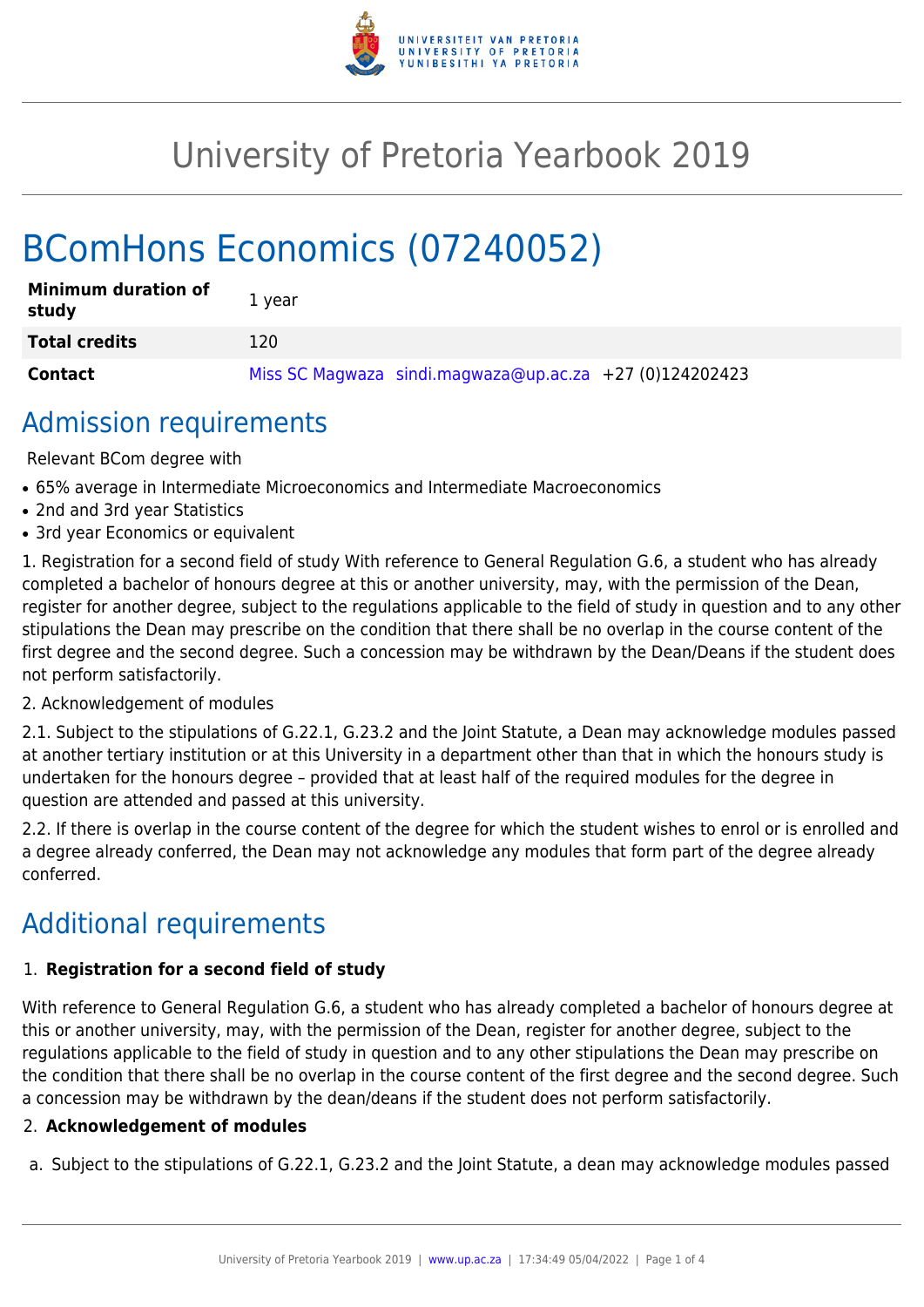

at another tertiary institution or at this University in a department other than that in which the honours study is undertaken for the honours degree – provided that at least half of the required modules for the degree in question are attended and passed at this university.

b. If there is overlap in the course content of the degree for which the student wishes to enrol or is enrolled and a degree already conferred, the Dean may not acknowledge any modules that form part of the degree already conferred.

### Other programme-specific information

A minimum of least 120 credits must be obtained, 90 from compulsory modules and 30 from the research component.

Please consult the alphabetical list of modules for applicable module prerequisites.

The Economics programme is a one year programme, and, therefore, students cannot fail any modules. Failure of any module will lead to expulsion from the programme.

All honours candidates are required to attend the Department's orientation and welcome programme, which orientates candidates with respect to the requirements and demands of the postgraduate programme, and deals with critical administrative and academic requirements necessary to succeed in the postgraduate programme.

#### **Capacity limitations**

- The supervision of postgraduate students is a time-consuming process, and, therefore, the Department reserves the right to limit entry into programmes.
- Please consult the Department for the most recent information on enrolment expectations.
- All reasonable measures will be taken to ensure that those students who meet the minimum requirements, are enrolled.
- In the event that departmental capacity cannot accommodate the number of students who meet the minimum requirements, the students will be ranked according to the above averages, and only the top performing students will be admitted to the programme, in accordance with the number of students that the departmental teaching capacity and supervision can accommodate.

### Examinations and pass requirements

In calculating marks, General Regulation G12.2 applies. Subject to the provisions of General Regulation G.26, a head of department determines, in consultation with the Dean

- when the honours examinations in his/her department will take place, provided that:
- i. honours examinations which do not take place before the end of the academic year must take place no later than 18 January of the following year, and all examination results must be submitted to Student Administration by 25 January; and
- ii. honours examinations which do not take place before the end of the first semester may take place no later than 15 July, and all examination results must be submitted to Student Administration on or before 18 July.
- whether a candidate will be admitted to a supplementary examination, provided that a supplementary examination is granted, only once in a maximum of two prescribed semester modules or once in one year module;
- supplementary examinations (if granted) cover the same subject matter as was the case for the examinations;
- NB: For the purpose of this provision, the phrase "not sit for an examination more than twice in the same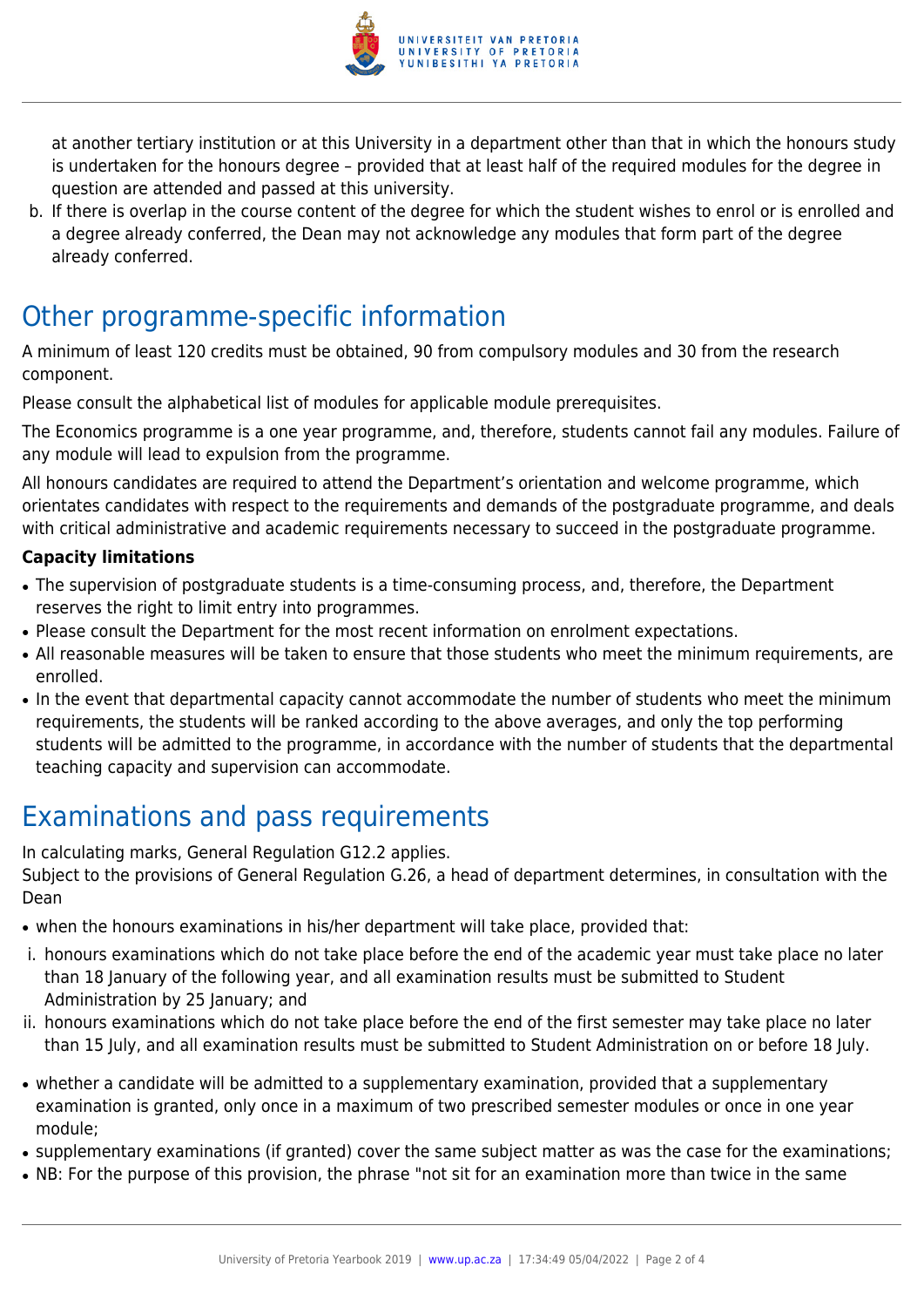

subject" as it appears in General Regulation G.18.2, implies that a candidate may not be admitted to an examination in a module, including a supplementary examination, more than three times.

• the manner in which research reports are prepared and examined in his/her department.

**NB**: Full details are published in each department's postgraduate information brochure, which is available from the relevant head of department. The minimum pass mark for a research report is 50%. The provisions regarding pass requirements for dissertations contained in General Regulation G.12.2 apply mutatis mutandis to research reports.

Subject to the provisions of General Regulation G.12.2.1.3, the subminimum required in subdivisions of modules is published in the study guides, which is available from the relevant head of department.